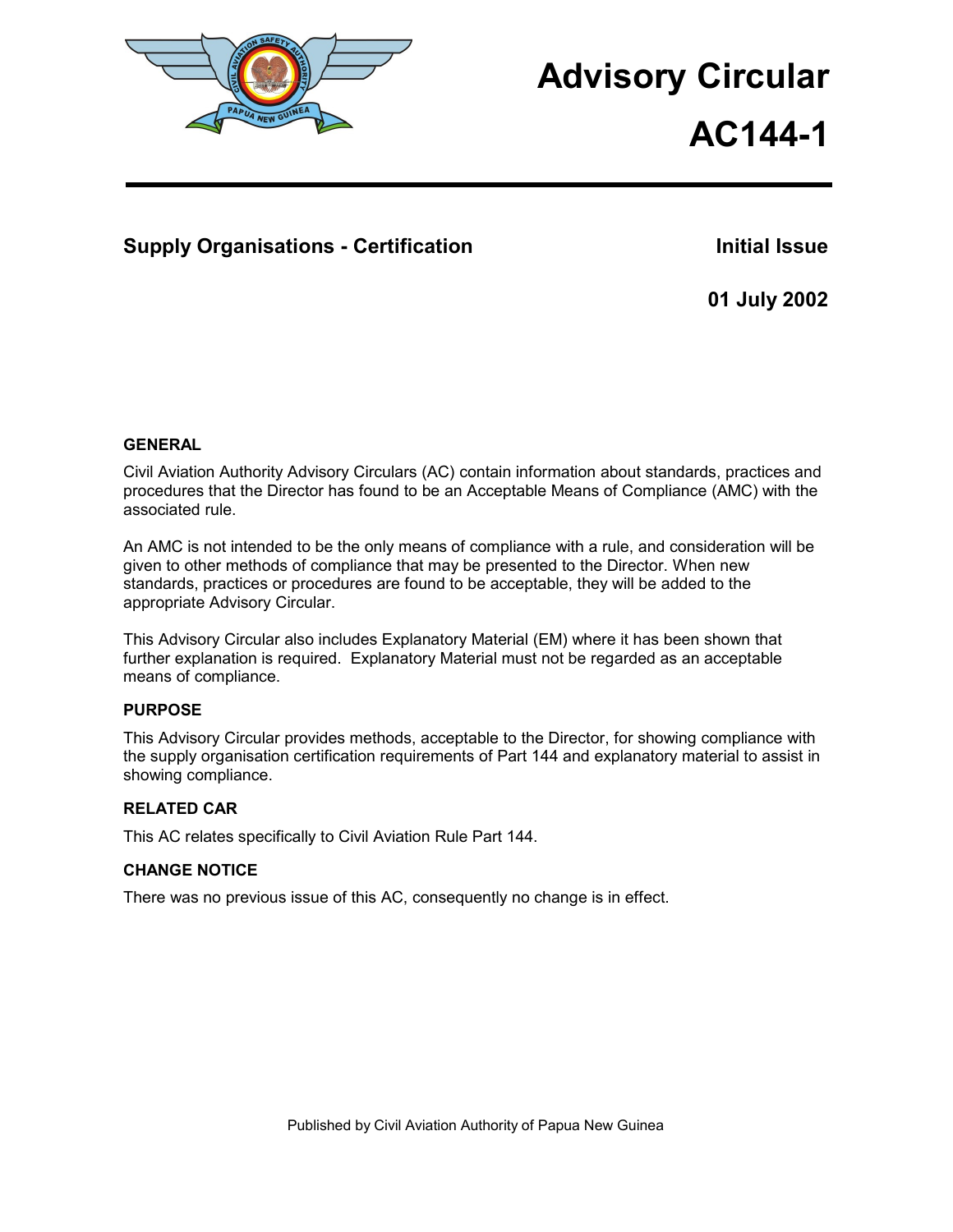# **Table of Contents**

| <b>Subpart A - General</b><br>2                                             |  |  |
|-----------------------------------------------------------------------------|--|--|
| EM 144.1                                                                    |  |  |
| EM 144.3                                                                    |  |  |
| EM 144.5                                                                    |  |  |
| EM 144.7                                                                    |  |  |
| EM 144.9                                                                    |  |  |
| EM 144.11                                                                   |  |  |
| EM 144.13                                                                   |  |  |
| EM 144.15                                                                   |  |  |
| EM 144.17                                                                   |  |  |
| Subpart B - Acceptance of Foreign Design Organisations<br>4                 |  |  |
| EM 144.51                                                                   |  |  |
| EM 144.53                                                                   |  |  |
| <b>Subpart C - Certification Requirements</b><br>5                          |  |  |
| EM 144.101                                                                  |  |  |
| EM 144.103                                                                  |  |  |
| EM 144.105                                                                  |  |  |
| EM 144.107                                                                  |  |  |
| EM 144.109                                                                  |  |  |
| EM 144.111                                                                  |  |  |
| EM 144.113                                                                  |  |  |
| EM 144.115                                                                  |  |  |
| <b>Subpart D - Operating Requirements</b><br>12                             |  |  |
|                                                                             |  |  |
| EM 144.203                                                                  |  |  |
|                                                                             |  |  |
| <b>Appendix A - Organisation Exposition</b><br>Error! Bookmark not defined. |  |  |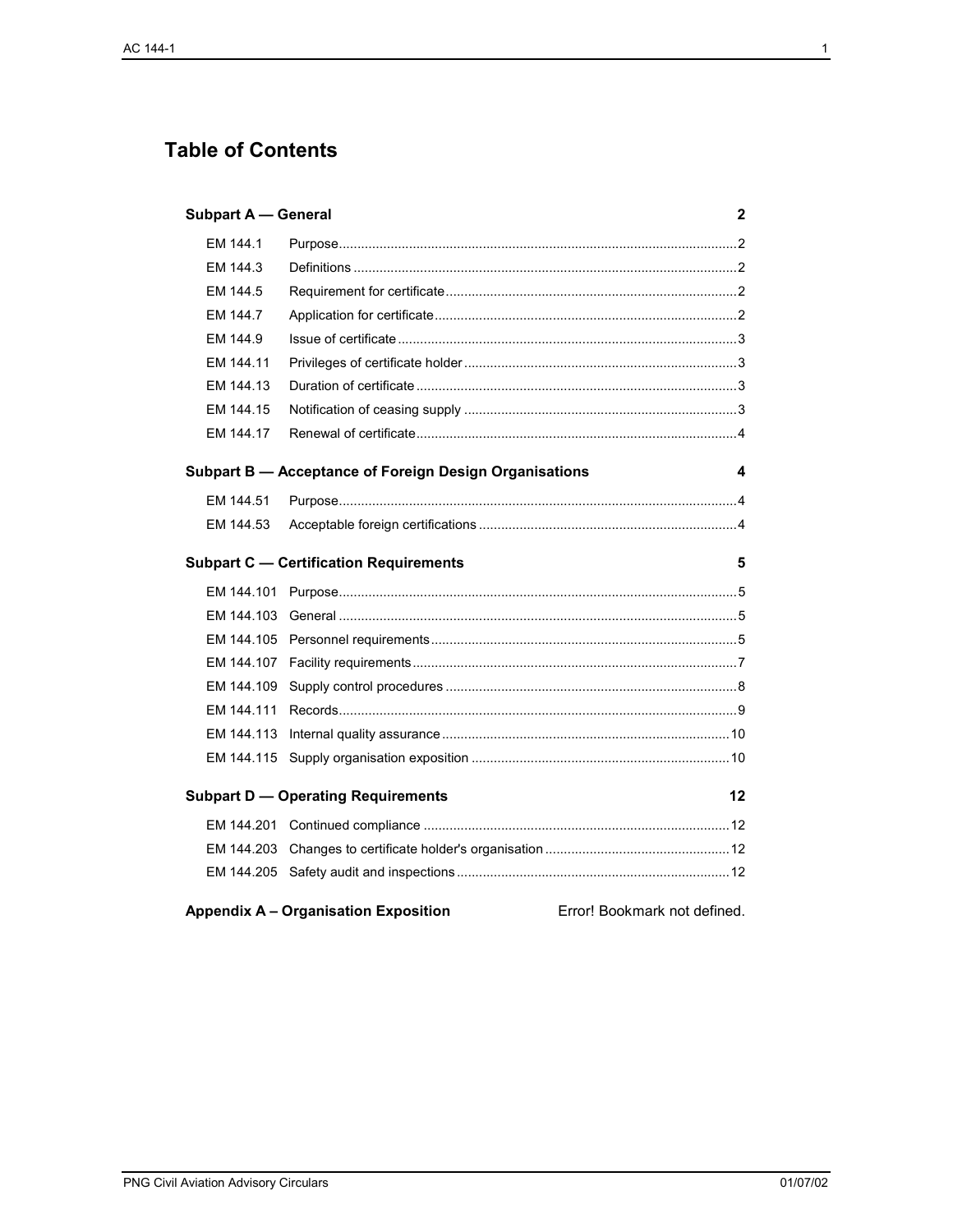# **Subpart A — General**

# **EM 144.1 Purpose**

The purpose of Part 144 is to prescribe the certification requirements for organisations wishing to supply or distribute for use on PNG registered aircraft, aeronautical products, materials or items of equipment for which release notes are required to be issued.

There is no aeronautical supply capability domiciled in PNG and therefore, organisations who supply or distribute products, materials or items of equipment in respect of PNG registered aircraft are located offshore and undertake such work in accordance with approvals granted by other regulatory authorities.

Part 144 is therefore structured to accept or validate the supply or distribution organisation approvals granted by Contracting States. Subpart B provides for the Director's acceptance of a supply or distribution organisation approval issued by a Contracting State on the basis of known equivalence. Subpart C provides for certification of a foreign supply or distribution organisation where the standards for foreign certification are either unknown or are known to differ from PNG.

*For the purposes of this AC, the word supply should be taken to mean supply or distribution.*

# **EM 144.3 Definitions**

The definitions shown in this rule are specific to Part 144. Definitions associated with more than one Part are contained in Part 1.

# **EM 144.5 Requirement for certificate**

This rule requires a supply organisation certificate for the supply or distribution of any of the following—:

- an aeronautical product broken from a batch of aeronautical products conforming to airworthiness standards acceptable to the Director; or
- an aeronautical product, material or item of equipment whose design requires it to be held under specially controlled storage conditions to ensure that the product continues to conform to airworthiness standards acceptable to the Director; or
- an aeronautical product, material or item of equipment that, in the absence of documentation specified in 144.109(a)(3)(ii), requires inspection or testing to determine its conformity to airworthiness standards acceptable to the Director.

A supply organisation certificate is not required where a maintenance organisation provides another maintenance organisation or an operator with a product, part or material from their store on a repayment or restock basis provided the product, part or material is accompanied by original release documentation and no batches have been broken.

### **EM 144.7 Application for certificate**

The application form CAA 144/01 must be completed in full and must identify the full extent of the intended supply activity. This information will be used in determining the ratings to be issued under 144.11 and the assessment and preparation of any limitations associated with the certificate.

Form CAA 144/01 can be obtained from the CAA Airworthiness Authority.

The applicant should submit the application not less than 90 days before the date of intended commencement of activity. For applicants that apply without giving 90 days notice the CAA may not be able to offer any confirmation that the organisation will be certificated in time to meet the applicant's deadline.

Applicant's should plan their certification programme in advance and early consultation with the CAA will ensure all issues are dealt with well before the planned start-up date. Having said this, the time involved for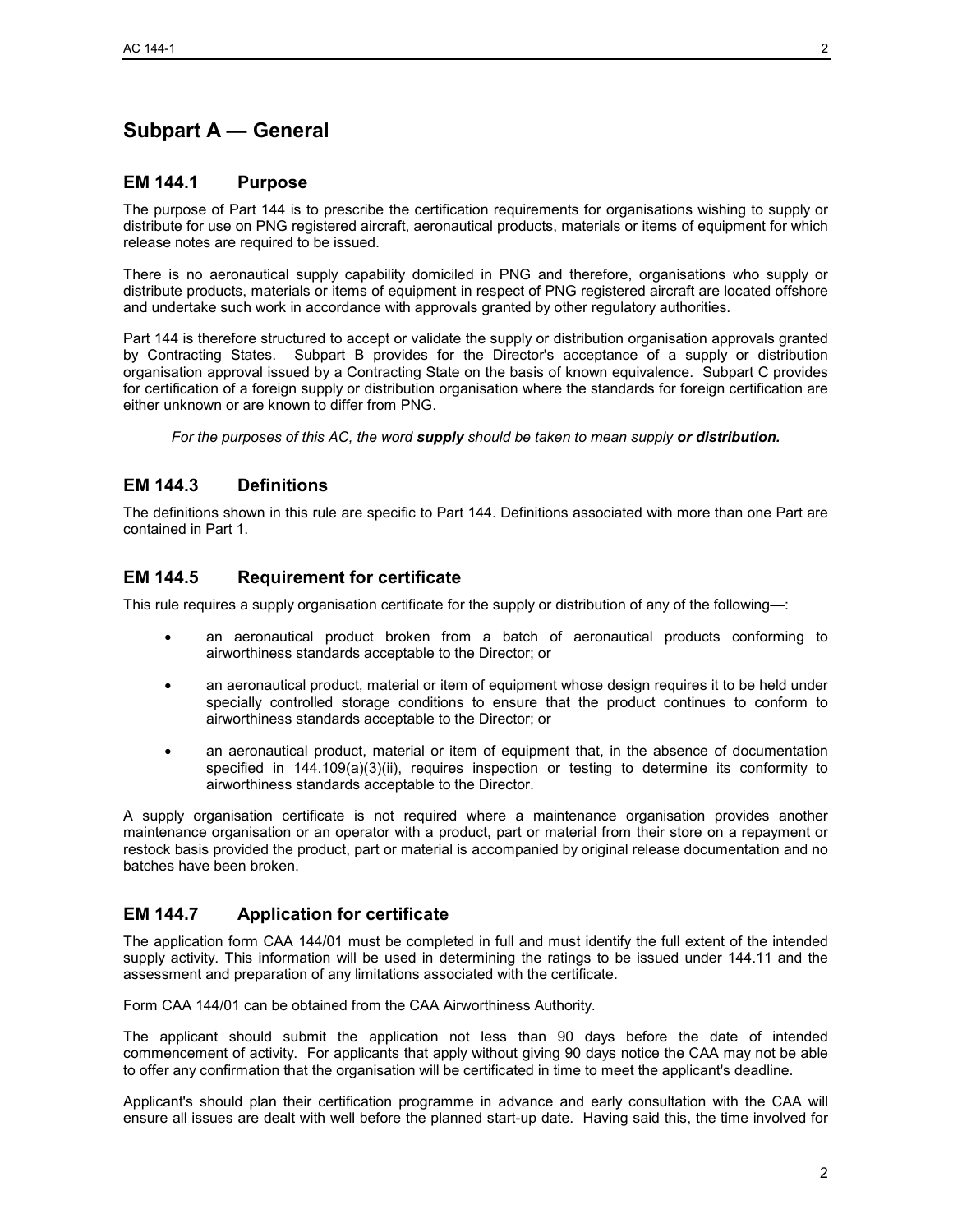certification is dependent on the quality and completeness of the application and exposition.

# **EM 144.9 Issue of certificate**

There are several requirements to be met for the issue of the certificate. Primarily, the applicant must meet the requirements of Subpart B or Subpart C of the Part to be issued a certificate.

To be assessed as meeting the requirements of Subpart B, the applicant will need to provide a copy of the foreign supply organisation's certificate and exposition, and details of the senior person's who will be responsible for liaison with the PNG CAA on supply matters. The documentation will be assessed for acceptance and the suitability of the persons nominated for liaison with PNG confirmed.

To be assessed as meeting the requirements of Subpart C the applicant's documentation will be checked for compliance with the rules and suitability for the type of supply activity the applicant is proposing to carry out. After the documentation is accepted as satisfactory, an entry inspection of the applicant's facilities and resources will be made and will normally include interviews with key staff members.

Once the CAA is satisfied with the organisation and the applicant's nominated senior persons have been assessed as fit and proper as required by the Act, the certificate is issued. A certificate will normally be issued for a limited period on completion of which, a full compliance audit will be conducted before full certification is given. The length of the initial induction period will depend on the type of supply activity proposed, the adequacy of resources, and the experience of the applicant and their staff.

The Director may prescribe limitations and conditions on a supply organisation certificate.

# **EM 144.11 Privileges of certificate holder**

The holder of a supply organisation certificate may—

- supply and issue release notes for aeronautical products (rating S1)
- supply and issue a release note for aeronautical materials (rating S2)
- supply and issue a release note for specialised services and tooling (rating S3).

Whilst the ratings are general abilities, the detailed capability of an organisation should be stated in its exposition. This detailed capability will largely be dependent on the facilities the organisation has access to and the experience of the personnel the organisation employs. An applicant should not detail activities the organisation will not be able to provide.

# **EM 144.13 Duration of certificate**

The initial issue of a certificate will normally be for a period of six months to enable the organisation to demonstrate compliance with their exposition and Part 144. Prior to the expiry of the initial certificate the CAA will conduct a full compliance inspection of the organisation and, if satisfactory, a longer duration certificate, up to five years, will be issued.

The initial compliance audit should ensure that the organisation is complying with their exposition and that the exposition accurately reflects the organisation's activities. Future audits will examine similar compliance requirements and any other relevant matters.

Certificates which expire, or are revoked, must be returned immediately to the CAA Airworthiness Authority. Suspended certificates should also be forwarded immediately to the CAA for endorsement.

# **EM 144.15 Notification of ceasing supply**

If an organisation decides to cease supply activity, this rule requires the certificate holder to notify the CAA. A letter should be sent to the CAA Airworthiness Authority, together with the certificate, within 30 days of ceasing activity.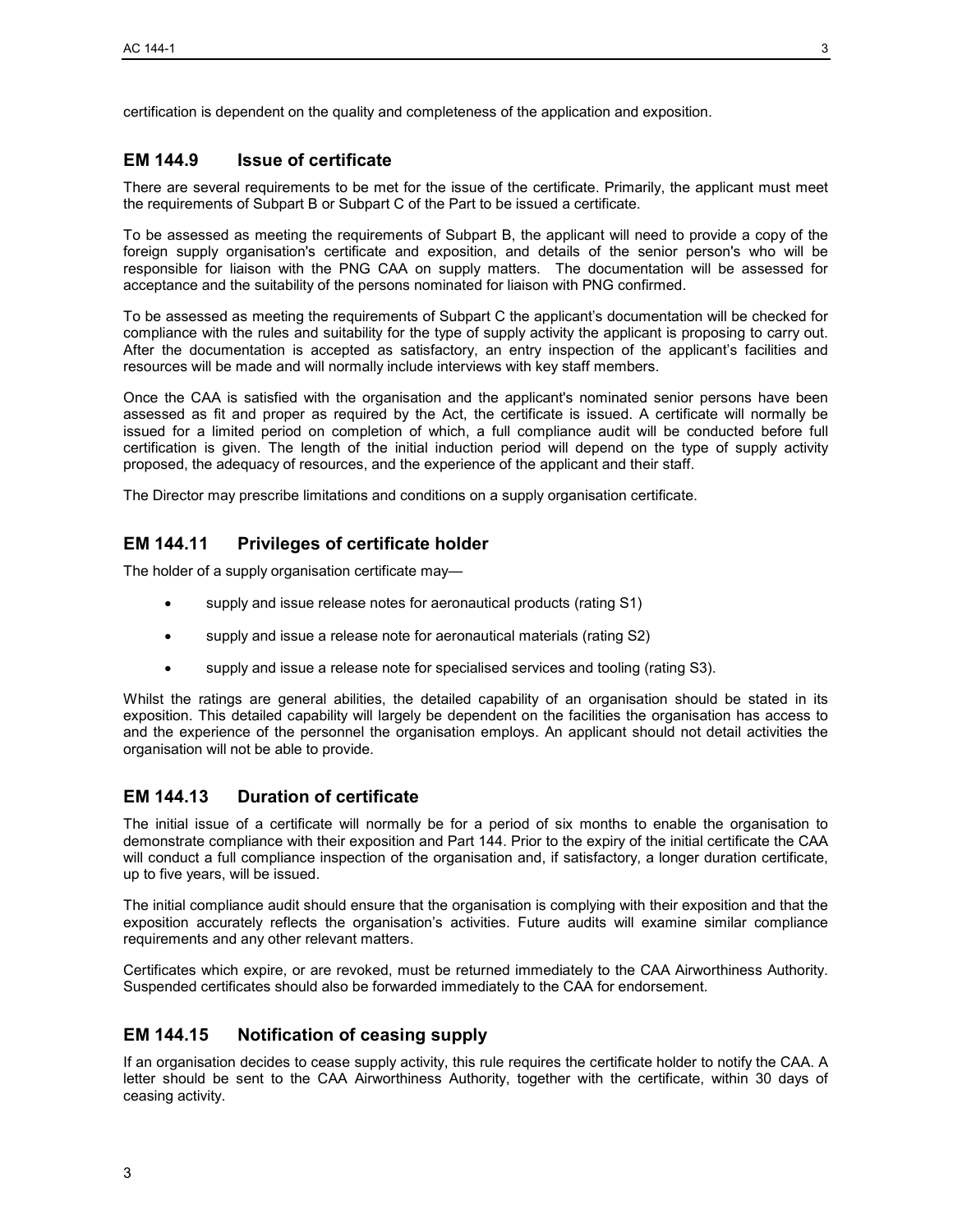This rule ensures the CAA has an accurate picture of the supply organisations supporting aircraft in Papua New Guinea.

# **EM 144.17 Renewal of certificate**

The rule specifies a period of 30 days before the certificate expires for application for renewal. The certificate holder should make provision for this in the exposition. The renewal of a supply organisation certificate may be delayed if the organisation's application is not forwarded with the required lead-time.

An organisation should allow sufficient time for the renewal process to be planned and carried out. The time involved will vary according to the type of supply activity the organisation is certificated for and carrying out, as well as the period the certification has been in force.

Where a certificate has been in force for the full five years, a re-entry application and audit process will be required to be followed. This process will ensure that all facets of the organisation comply with Part 144 and the latest revision of its exposition. The extent of this re-entry process will depend on the organisation's conduct to date, any changed circumstances, and results of safety audit findings over the period of validity.

# **Subpart B — Acceptance of Foreign Design Organisations**

# **EM 144.51 Purpose**

This purpose of this Subpart is to provide a mechanism for the CAA to recognise acceptable foreign supply organisation certificates as an alternative to organisations holding such certificates having to go through the full compliance process detailed in Subpart C.

# **EM 144.53 Acceptable foreign certifications**

This rule lists those authorities which the CAA has determined issue supply organisation certificates to the same standards as are prescribed in Subpart C. Where the certification processes for supply organisations in other countries are either known to be different (e.g. in the USA and UK) or are unknown, an applicant is not eligible for certification under this rule. Applications will be assessed on a case by case basis and if the foreign authority certification process is shown to be equivalent to this Part 144, that authority will be added to the list in 144.53.

An applicant seeking to have a certificate issued by one of these authorities accepted for the purpose of gaining PNG certification under Part 144 is only required to provide the CAA with a copy of the foreign supply organisation certificate and the associated exposition, together with the names of the senior persons in that organisation who will liaise with the CAA on matters relating to PNG.

The rule does allow the CAA to verify the conditions of continuing validity of the foreign organisation certificate and to impose any conditions and limitations of the PNG certificate.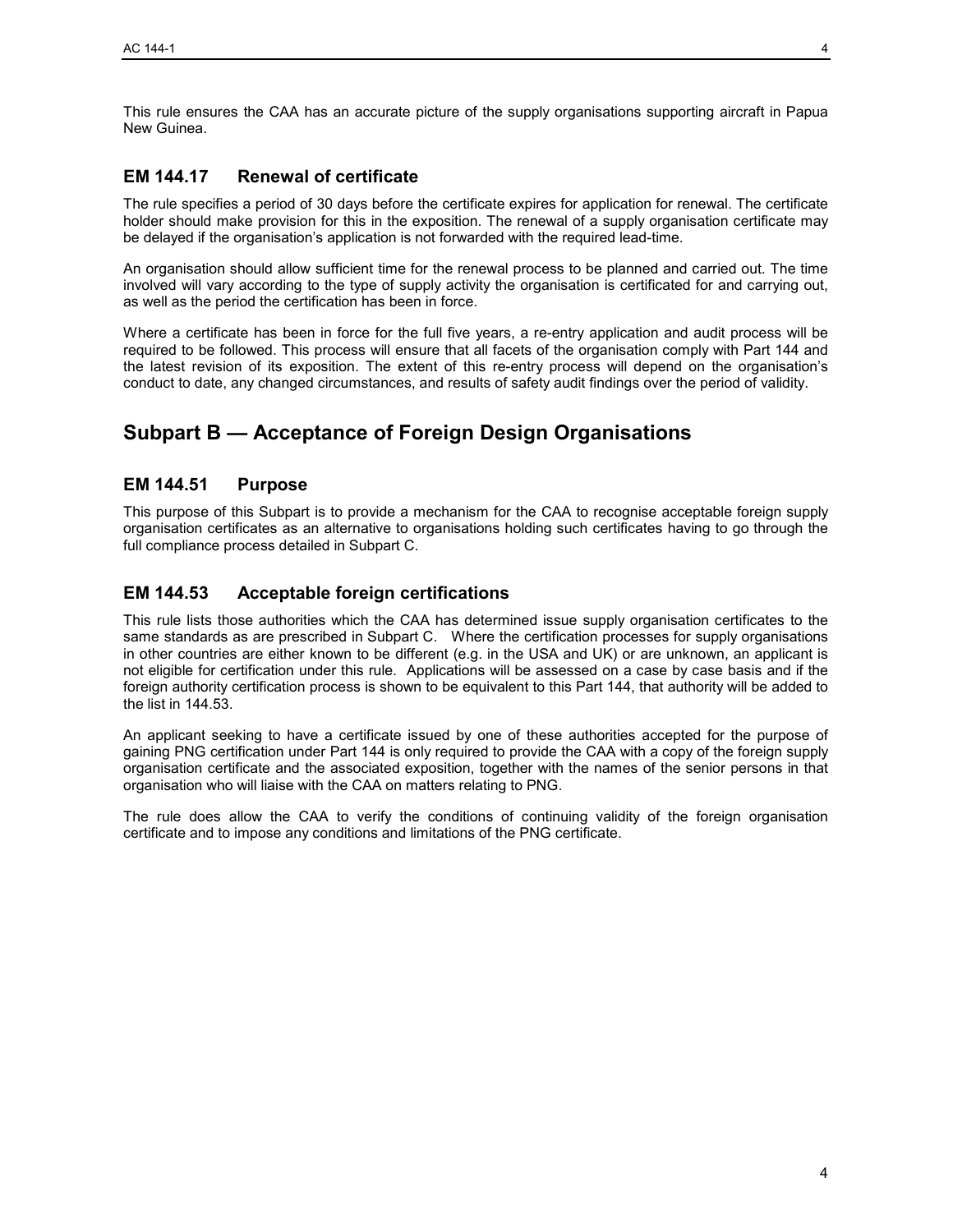# **Subpart C — Certification Requirements**

# **EM 144.101 Purpose**

This Subpart details the certification requirements to be met by an organisation which is not eligible for certification under Subpart B. A foreign supply organisation currently holding a certificate issued by an authority other than one of those listed in 144.53, or and a PNG organisation seeking approval as a supply organisation, must meet the requirements of this Subpart.

# **EM 144.103 General**

This rule recognises that an applicant may have an exposition which could either be shown to meet all the requirements of Subpart C or which otherwise could be supplemented to address the Subpart requirements not considered to be met. An applicant would only be required to produce a complete exposition specifically for PNG certification if neither of the previous conditions could be met.

# **EM 144.105 Personnel requirements**

An applicant must identify their Chief Executive and other key personnel. The applicant's nominated senior persons must be employed, contracted or otherwise engaged to work sufficient hours such that the individual can fulfil the management functions associated with the size and scope of the applicant's business.

The rule identifies what are considered the critical members of an organisation who will exercise an appropriate level of control, direction, and responsibility, to ensure the continued effectiveness of the activity undertaken. Further, the applicant must have in their exposition an organisation chart showing the lines of responsibility extending from the CEO through to each location where supply staff are located.

An applicant may utilise any organisational structure as part of their overall business structure provided the applicant can satisfy the Director as to the effectiveness of the reporting lines and control required to be exercised. Applicants should note that approval of alternative organisation structures is not automatic.

#### *144.105(a)(1)*

The intent of the rule regarding the responsibility and authority of the Chief Executive is to ensure that:–

- the supply activities carried out by the organisation can be financed
- those activities are carried out in accordance with Part 144
- the organisation complies with the requirements of Part 144.

It is clear that this person needs to have the authority to ensure the activities of the organisation can be financed. A suggested method of demonstrating this could be by presenting an annual business forecast, or have as a part of compliance with rule 144.115(a)(3), the authority to finance the operation clearly defined as part of the Chief Executive responsibilities.

The Chief Executive must assure that the exposition complies with the rules. The exposition amendment procedures should cover this.

The Chief Executive must also be assured that supply activity is conducted in compliance with the exposition. Ensuring compliance with the exposition is the responsibility of the senior persons under rule 144.105(a)(2) and the assurance that the Chief Executive requires could be shown through the medium of the internal audit reports or inspections.

This person will need to demonstrate during initial application and at any other time, that they have the knowledge to control the organisation.

If an organisation has several independent business units then it may be appropriate to apply for certification independently. If this is the case a Chief Executive will be required to be identified for the supply unit specifically.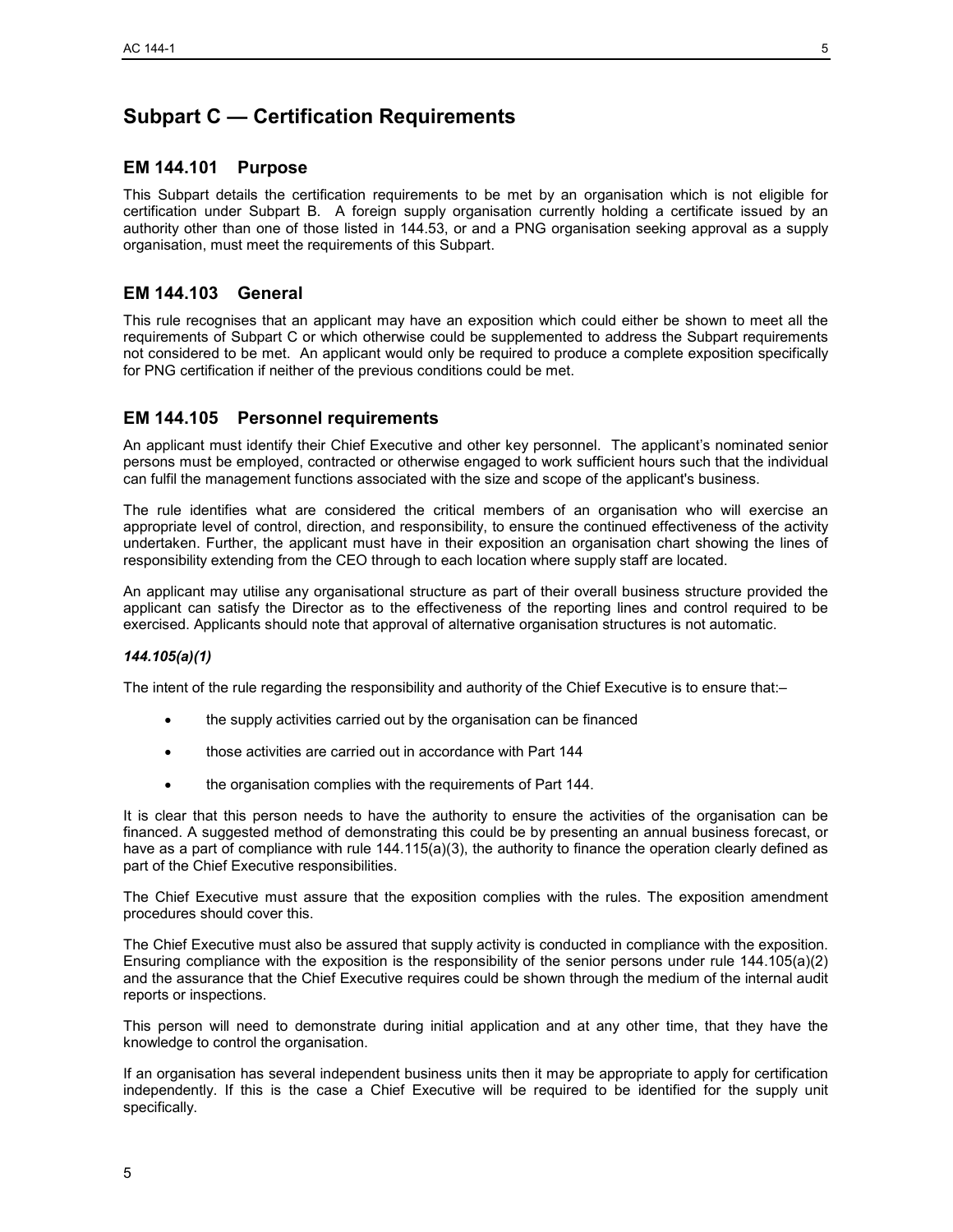If, on the other hand, an organisation retains one identity the Chief Executive should be clearly shown to have an appropriate level of authority. This may occur where an organisation is certificated for other tasks such as maintenance or manufacturing and only one core exposition is used for all administrative functions.

#### *146.105(a)(2)*

Under this rule, the organisation must appoint senior persons responsible to the Chief Executive for —

- aeronautical product, material or equipment acceptance
- inspection and testing
- dispatch of products, material or equipment and issue of the associated release documents
- internal quality assurance.

Titles may vary between organisations but the requirements are for management representatives for acceptance, inspection and testing, dispatch and document issue, and internal quality assurance.

In smaller organisations the Chief Executive and the senior persons may be the same individual but in all cases there should be clear definitions of the position's responsibilities. The individual undertaking one or more functions in the organisation should have a clear understanding of the division of the responsibilities and be able to show this to the CAA. Some functions should not be combined as they conflict with responsibilities assigned to the intended positions, for example, the functions of Chief Executive and Quality Assurance.

The person or persons nominated will represent the management structure of the organisation and are required to be acceptable to the Director.

The senior persons should be responsible for ensuring that—

#### *Product, material or equipment acceptance*

- products, materials or equipment are accepted into the organisation is a systematic manner
- all incoming documentation is cross-checked with the incoming item and filed
- items requiring physical inspection for conformity are forwarded to the Inspection and Test area
- any corrective action relating to the supply control system resulting from the internal quality assurance programme is quickly and effectively carried out

#### *Inspection and testing*

- any inspections and tests carried out are implemented and running effectively
- inspections and tests reflect the current state of the art of the aviation industry and provide the results necessary to show compliance with airworthiness requirements
- any corrective action relating to the inspection and testing resulting from the internal quality assurance programme is quickly and effectively carried out

#### *Internal quality assurance*

- the organisation remains in compliance with Part 144
- the exposition and the associated procedures remain adequate for the scope of the organisations activities
- any exemptions required are processed in accordance with the organisation's procedures and Part 11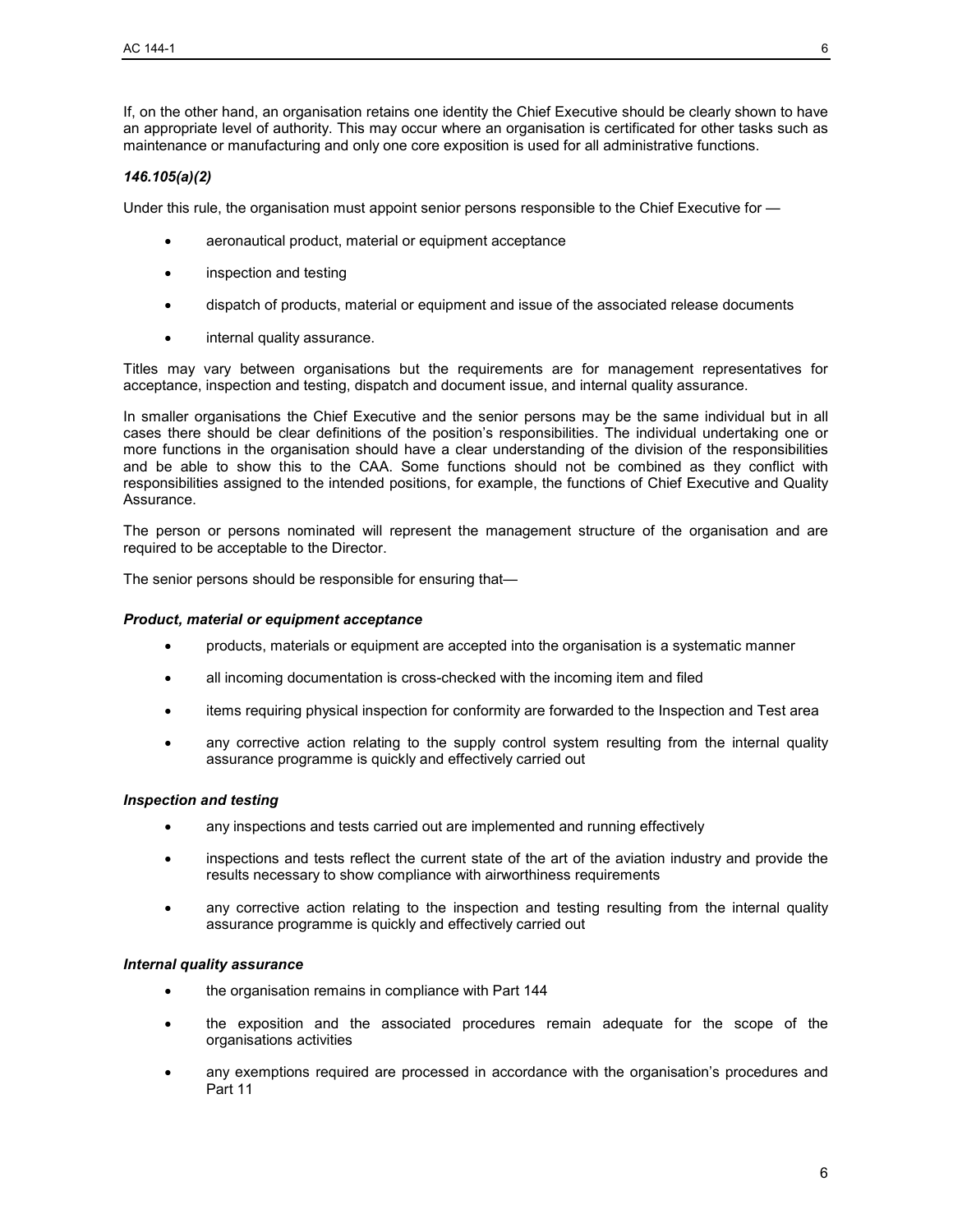- personnel meet the initial and on-going training and qualification criteria defined in the exposition
- staff are authorised appropriately for performing certifications on behalf of the organisation
- support systems are effective in providing for the activities of any internal quality assurance personnel
- any corrective action relating to the exposition, procedures, qualifications, personnel, or support systems resulting from the internal quality assurance programme is quickly and effectively carried out

#### *146.105(a)(3)*

Under this rule, the organisation's personnel levels should ensure that a sufficient number of suitably qualified people are available to carry out the supply task.

#### *146.105(b)*

The competence of all staff should be determined on the basis of—

- academic qualifications
- licences, certificates or approvals held
- employment records
- written, oral, or practical examination.

The organisation should provide for the assessment and maintenance of the levels of competency of all personnel.

At the time of application the applicant must consider how they will deal with transfer of the senior person functions, to other suitable and qualified persons during periods of absence. Although the rule does not make provision for or have any requirement for the situation where a senior person may be absent for a prolonged period of time, or vacates the position it is advisable to provide for this in advance. Consideration should also be given to a situation where a senior person has been incapacitated. This would in effect cause the position to be vacant for the period of incapacitation and would require a substitute person to meet the requirements of this Part. In the event that the responsibilities and functions are transferred to another person they would also be required to be fit and proper, and meet the experience and qualifications set out in the exposition.

In the event an applicant chooses not to provide for the situation where a senior nominated person vacates a position, it should be remembered that the Director has to be notified of such a situation and the certificate holder will also be called to provide details of the contingency arrangements to be implemented pending a permanent solution being achieved.

It should be noted that where a change of senior person is proposed, rule 144.203(b)(2) requires the prior notification of the change and acceptance by the Director.

In accepting such contingency arrangements, the Director may impose limitations or conditions of a temporary nature for the period of the contingency. The conditions or limitations imposed by the Director in all cases will be clearly stated to the certificate holder in writing, and could be as simple as providing a time frame for events to take place or a total suspension of supply activity.

### **EM 144.107 Facility requirements**

Office accommodation should provide for the management, planning, records, quality, inspection and receipt/dispatch staff. The offices should be sufficient to meet the requirements for the scope of supply activity to be undertaken.

As there is an ongoing requirement to retain supply records the provision of storage and the methods of cataloguing and preventing deterioration of this material is required.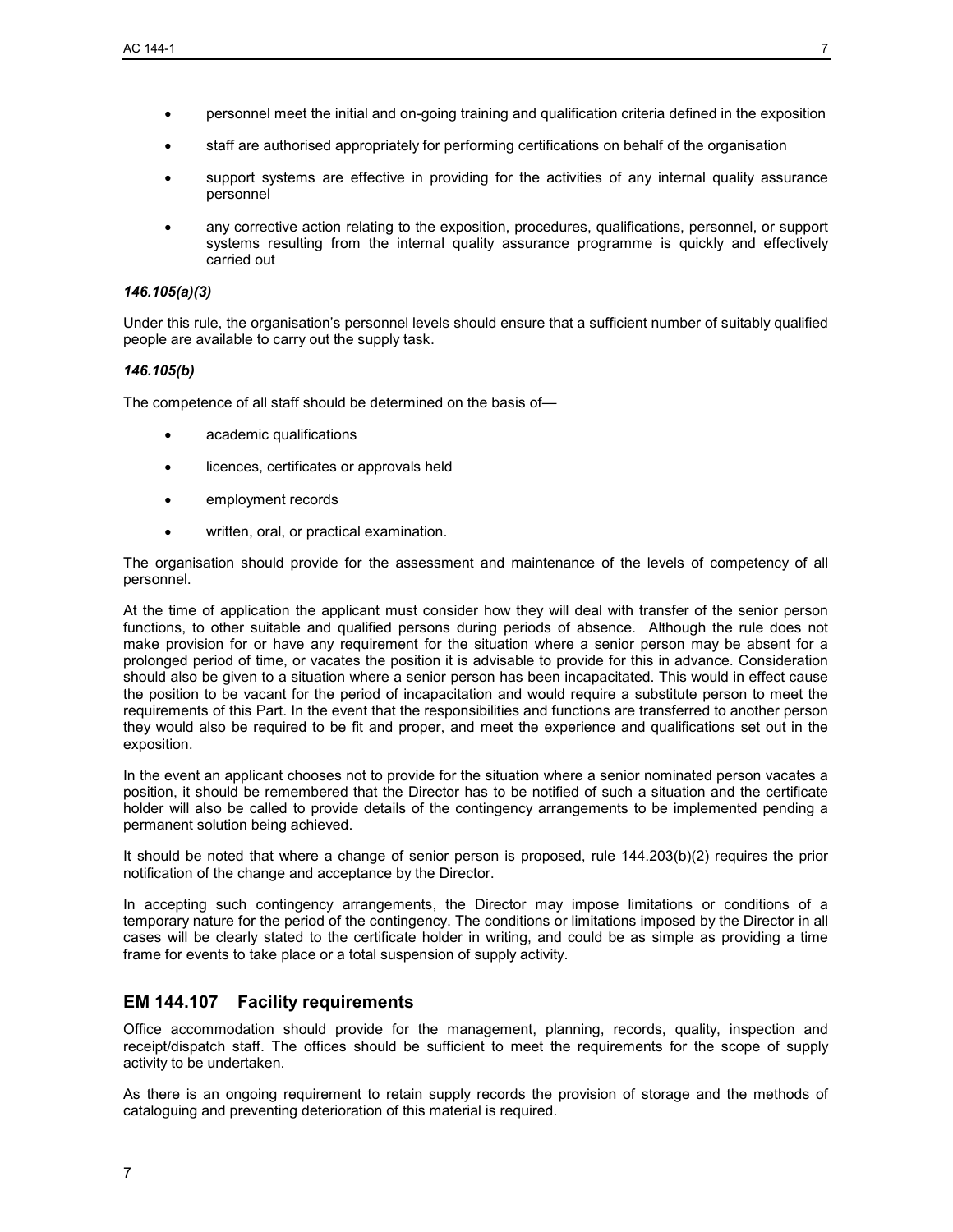The supply organisation's arrangement of areas should provide—

- for the segregation of receipt and dispatch operations
- for a dedicated inspection function and be equipped with appropriate inspection equipment
- storage facilities, including any special environmental features
- a dispatch area with adjacent facilities for preparation of release documentation.

### **EM 144.109 Supply control procedures**

This rule details the process control elements of a supply organisation. These elements ensure that conformity is assured at each step of supply. Process control includes provisions for—

- inwards receipt
- inspection and testing
- storage control, including segregation of conforming and non-conforming products
- issue of the CAA Form Two
- defect reporting

#### *Inwards receipt*

The holder of a supply organisation certificate is responsible for determining the correct description of any aeronautical product, material or item of equipment received into the organisation. Scrutiny of data plate information, labelling, and accompanying documentation and cross referencing this to manufacturer's data, standards or specifications should provide an accurate description of product or material being received. This process step provides the basis for establishing conformity.

#### *Inspection and testing*

Each product, material or item of equipment must be physically inspected in detail to confirm that it is what it purports to be, that accompanying release documentation is valid and that the product, material or item of equipment is fit for use.

Where there is any doubt about the conformity of a product, material or item of equipment, through either its condition or the state of the accompanying release documentation, the supply organisation may obtain the services of a Part 145 certificated maintenance organisation to test the product, material or item of equipment. In the case of aeronautical components, the Part 145 organisation would normally be approved to overhaul the type of component.

The supply organisation procedures should require an external organisation testing any product, material or item of equipment, to certify a statement of conformity.

#### *Storage control*

The supply organisation must establish procedures to ensure segregated storage of conforming and nonconforming products, material or items of equipment. Storage arrangements and practices must prevent deterioration and damage to products and materials.

Detailed information on storage requirements is contained in AC20-1.

#### *Issue of CAA Form Two*

The purpose of the CAA Form Two is to provide certification of conformity for a product, material or item of equipment where that product, material or item of equipment is not supported by an original authorised release certificate.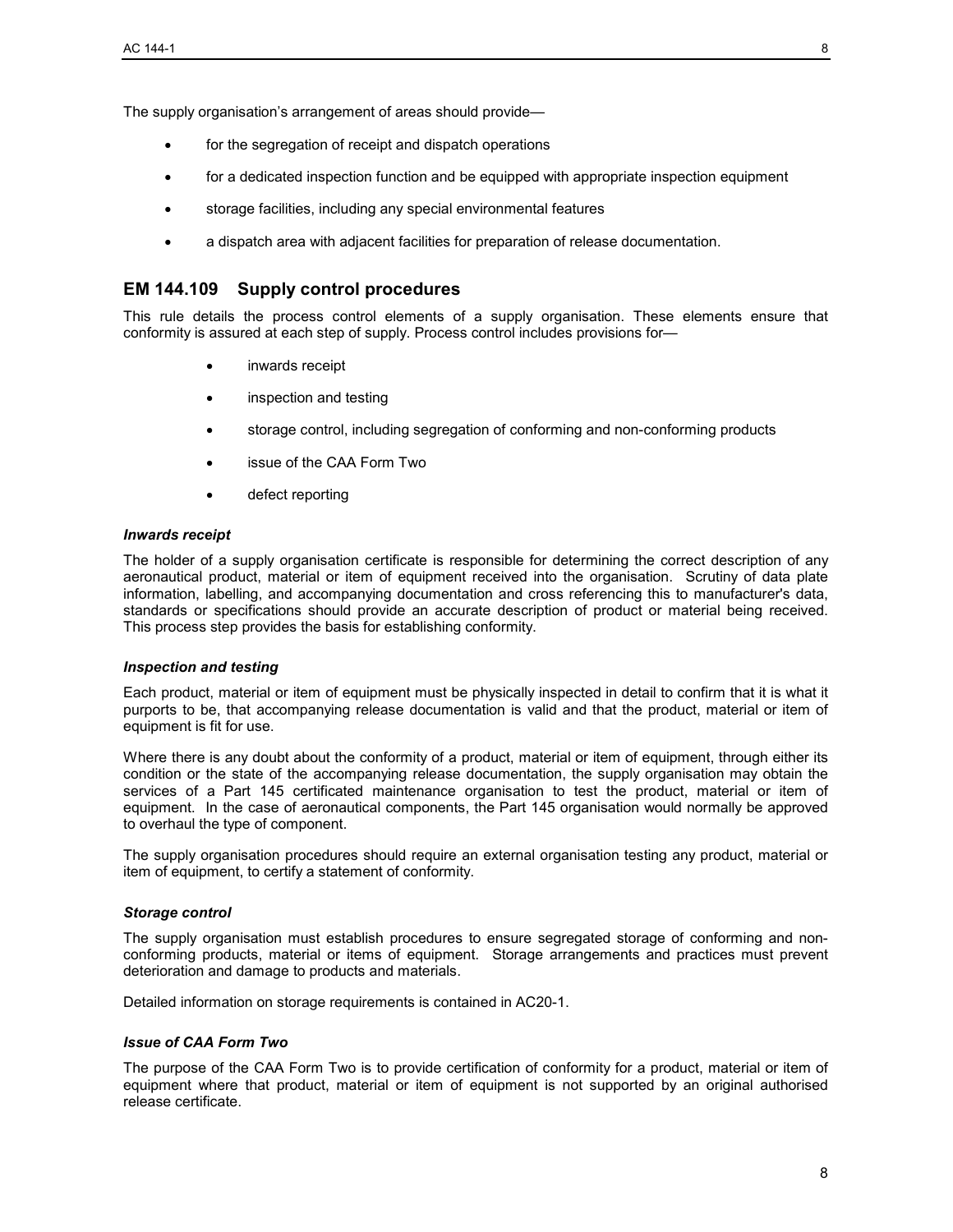The supply organisation's procedures need to address the issue of a CAA Form Two in cases where—

- products, material or items of equipment are broken out and supplied from a batch received into the supply organisation on a single authorised release certificate; or
- the authorised release certificate accompanying a product, material or item of equipment was invalid and it was necessary to re-establish conformity by testing in a Part 145 certificated maintenance organisation.

#### *Defect reporting*

The supply organisation should document procedures for reporting defect information found during inwards inspection of products, materials and items of equipment. Particular attention needs to be given to reporting any bogus items received.

# **EM 144.111 Records**

#### *Supply records*

The holder of a supply certificate should provide procedures that ensure—

- a record is kept of all products, material and items of equipment supplied by the organisation; and
- copies of all release notes issued by the organisation and copies of all original authorised release certificates received are retained; and
- a record is kept of all deficiencies found during inwards inspection of products, material and items of equipment; and
- a record is kept that any special storage facility is functioning within specification.

Records should be legible and of a permanent nature.

Records can be kept electronically but systems should ensure the information security, integrity, and retrieval. A system of backing up electronic data would be considered appropriate. Procedures for electronic record and document keeping should consider—

- avoidance of data loss in the event of power interruptions
- software control, including amendments and prevention of corruption
- unauthorised access
- audit trail facilities
- archiving of data in a similar manner to hard copies, and for a similar period
- backup of critical information, preferably once a day, with storage for that backup information
- data verification, on entry and retrieval
- publication provision
- staff training
- amendment of stored data
- problem report register including the problem details and solutions

For ease of access records may also be microfilmed or magnetically stored but original certification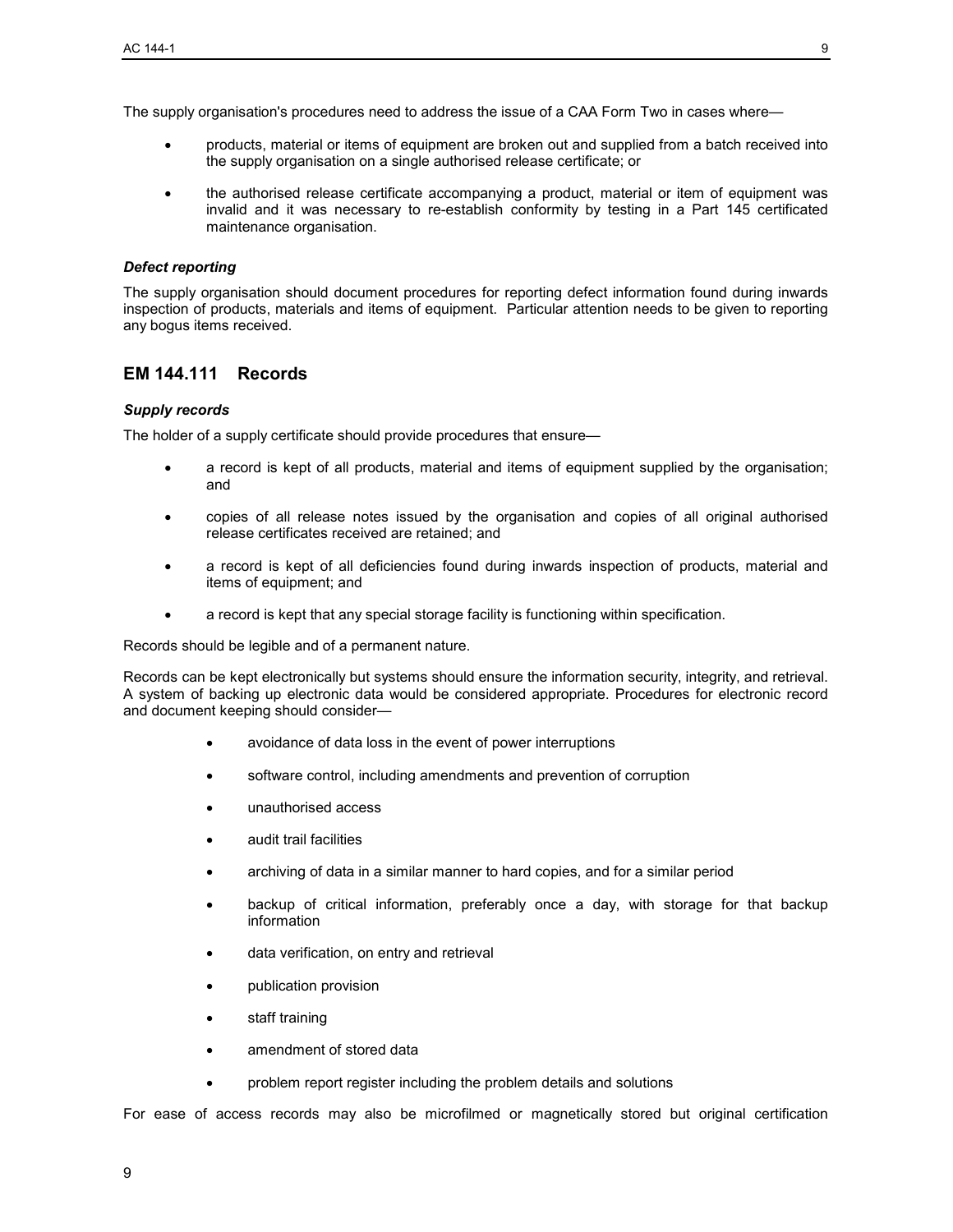The rule requires retention of records to be 5 years from the date each individual record was raised.

#### *Personnel records*

A certificated supply organisation must establish procedures to ensure records are kept of all staff authorised to certify under its authority. The following minimum information should be kept in respect of each certifying person—

- name
- date of birth
- qualifications
- initial training
- continuation training
- experience
- qualifications relevant to the authorisation
- privileges of the authorisation
- date of first issue of the authorisation
- the expiry date of the authorisation
- identification number of the authorisation

The records may be kept in any format but must be controlled by the organisation's quality assurance senior person. Safeguards must be put in place to ensure that the records cannot be altered in an unauthorised way. Personal information must not be accessible to unauthorised persons. Organisations should take account of Privacy of Information legislation in the management of personal information.

The persons to whom the records relate should be given access, on request, to his or her own records. The CAA is an authorised person in respect of any aviation documents and records. When the CAA is assessing eligibility for initial or continued approval, or when it has cause to doubt the competence of a particular certifying person, it may access those records.

An organisation should keep the records for at least five years after the individual has ceased to be in its employment, or after withdrawal of the authorisation, whichever is sooner. In addition certifying persons, on leaving an organisation, must be provided with a complete record of company certification authorisations which they have held.

### **EM 144.113 Internal quality assurance**

An applicant must establish an internal quality assurance system that meets the requirements of this rule.

The requirements of this rule are common to all certificated organisations which require an internal quality assurance system, for example all the organisations to which the 140 series and 170 series Parts apply.

Detailed information on what is required for an internal quality assurance system is contained in PNG AC 10-1.

### **EM 144.115 Supply organisation exposition**

This rule requires an applicant for a supply organisation certificate to establish an exposition.

The purpose of an exposition is to express the Chief Executive's requirements for the conduct of the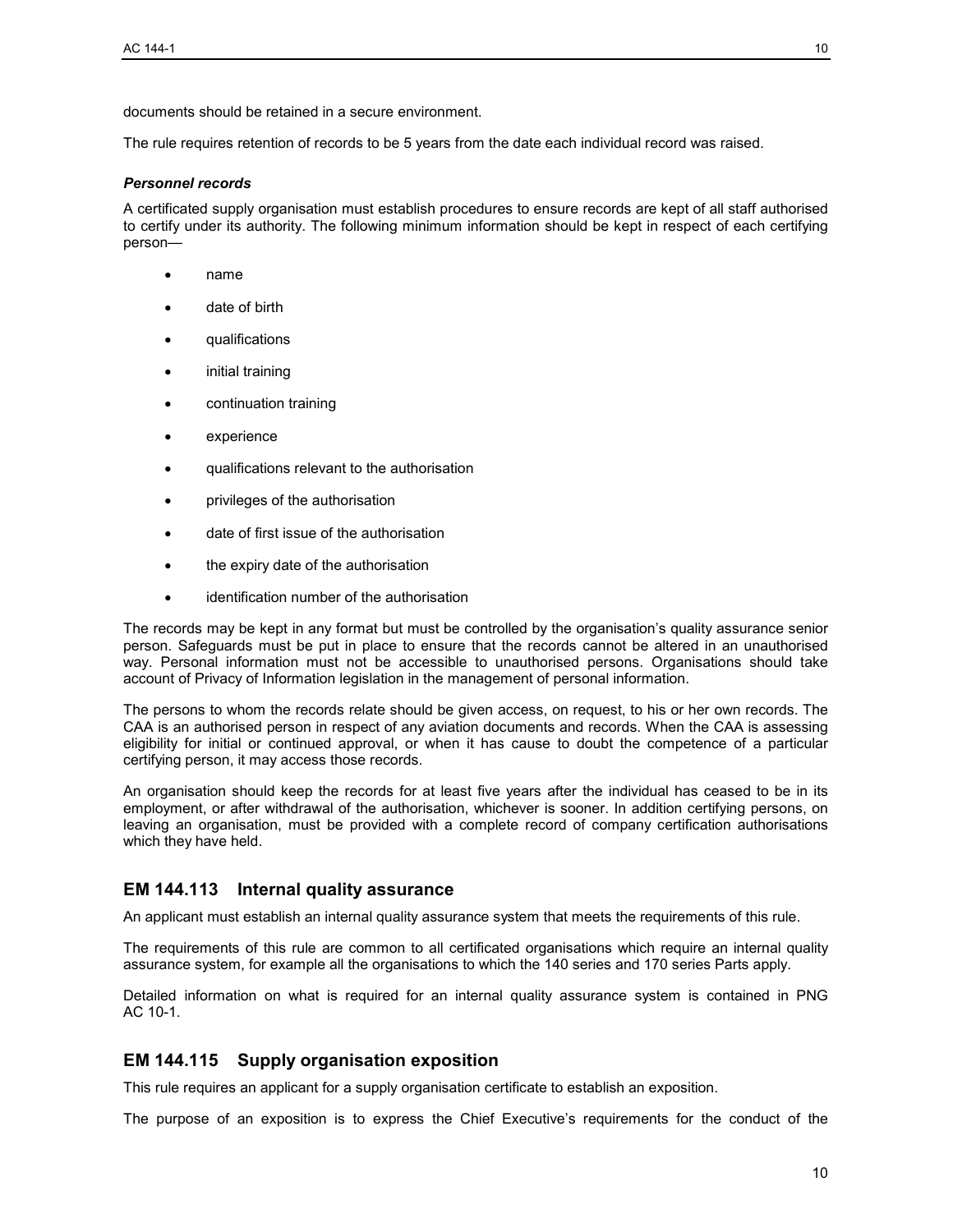organisation and sets out the means by which an organisation defines its operation, and shows both its employees and the CAA how it will conduct its day-to-day business in compliance with Part 144.

An exposition must assure the CAA that the organisation is in documentary compliance with the rule. Hence before the CAA grants an organisation entry into the system, the exposition must be accepted by the Director.

#### *Makeup of exposition*

An exposition may be produced as a single volume or any number of separate manuals Depending on an organisation's structure and size, separate manuals could cover—

- Management and Policy
- **Personnel**
- Supply Procedures
- Document Control
- Quality Assurance
- Contractual Arrangements with inspection and testing organisations.

If the exposition comprises more than one volume, the make up of the exposition and the content of individual manuals must be described in the management part of the exposition.

Procedures should be established to ensure Managers hold copies of those parts of an exposition which affect their areas of responsibility and staff are familiar with those parts of an exposition which affect their area of employment.

#### *Content*

The exposition should be constructed to address each element of 144.115. The structure should reflect the hierarchy of Part 144 such that the exposition progressively moves from higher level organisational material such as policy, scope of approval, and duties of senior persons to more detailed procedures.

Structuring the exposition according to the flow of the rules in Part 144 should be avoided, the result will not be a user friendly document.

The level of detail should be consistent with the size and complexity of the organisation and the design activity undertaken.

#### *Exposition acceptance*

The acceptance of an organisation's exposition by the Director will be one step in the process of Part 144 approval. Unless an exposition is accepted by the Director, a Supply Organisation Certificate cannot be issued. Evidence of acceptance of the exposition is the issue of a certificate, however the CAA will normally stamp the log of pages to signify that they have found the exposition acceptable at a particular status.

#### *Multiple certification*

When an organisation seeks certification under more than one Civil Aviation Rule Part each of which requires an exposition, it may be possible for some parts of the exposition to be common to each certificate. For instance, if the same management set-up is used for each certificate, the management and policy part of the exposition could be common. Equally, all of the quality assurance procedures for one or more certificates could be placed in one manual.

Whatever format of exposition is chosen, it must be possible to clearly show how the requirements of each Part are satisfied. It is desirable that a compliance matrix is provided showing where compliance is shown in the exposition for each Part. This matrix should distinguish between those requirements which are common and those which are specific.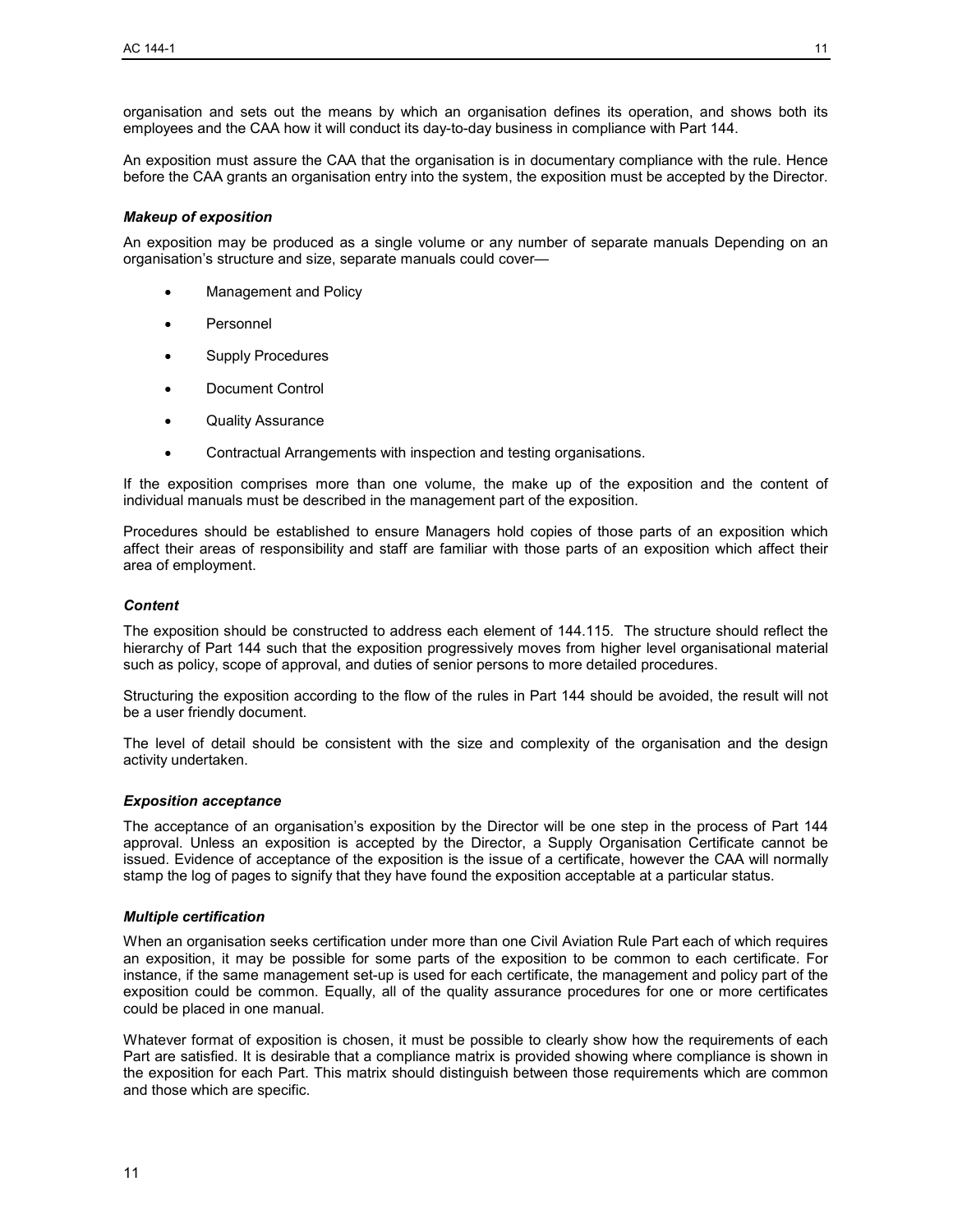*Any difficulty in establishing compliance will require more investigation time to be expended, and can only result in delays and additional cost to an applicant.* 

# **Subpart D — Operating Requirements**

# **EM 144.201 Continued compliance**

To ensure that all members of the organisation have access to the exposition, a certificated organisation is required to provide copies of its exposition at all places where work is normally carried out.

For continued compliance with the conditions of its Part 144 certificate, the organisation must comply with all the procedures detailed in the exposition and continue to meet the standards and conditions, which were required for initial certification.

In the case of organisations accepted under Subpart B for issue of a PNG supply certificate, that organisation's foreign certificate must remain valid. If that foreign certificate is suspended, revoked or cancelled, the organisation's PNG certificate will be suspended, revoked or cancelled.

# **EM 144.203 Changes to certificate holder's organisation**

An organisation should always ensure that its exposition remains an accurate description of the organisation and its activities. When there are changes to staff, structure, location, or documented procedures the organisation should ensure the exposition reflects these changes.

Prior acceptance by the Director is required for certain changes including—

- the Chief Executive
- the listed senior persons
- the scope of products, materials or items of equipment the holder is authorised to supply
- the locations at which supply activity is carried out.

#### *Organisational changes*

When the holder of a supply certificate changes their organisation in such a way as to necessitate a revision of their manuals or exposition, the CAA is to be kept informed. An acceptable means of compliance with the notification requirements is to notify the CAA in writing of any changes. A facsimile message may be accepted as a notice in writing.

The CAA's agreement to the change may be more readily obtained if the proposed wording of the change is fully defined and any supplementary information is provided to assist the CAA in deciding whether the change is acceptable.

#### *Supply certificate amendments*

An application to amend a supply certificate is made in the same form and manner as the original issue. Where the changes include changes to the supply organisation's exposition, only the changes need be submitted.

### **EM 144.205 Safety audit and inspections**

The organisation must also comply with any reasonable requests from the Director to undergo audits and inspections. The Director is empowered by the Civil Aviation Act to make such requests.

The CAA operates a safety audit programme for all participants in the aviation system. For supply organisations the safety audit will be part of the total industry safety monitoring schedule and visits will be notified in advance. These arrangements will allow for forward planning by both the CAA and the certificated